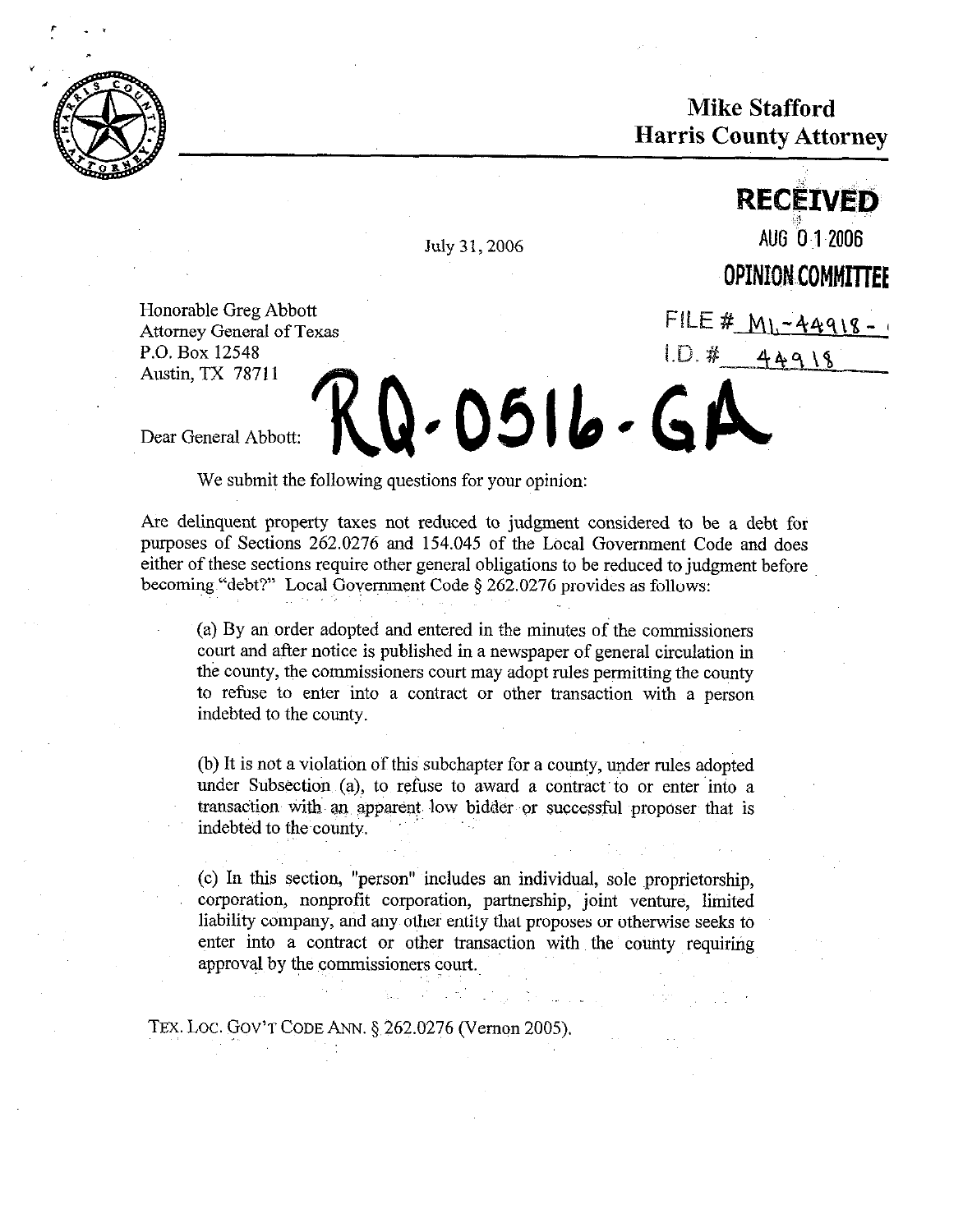If a notice of indebtedness has been filed with the county auditor or county treasurer evidencing the indebtedness of a person to the state, the county, or a salary fund, a warrant may not be drawn on a county fund in favor of the person, or an agent or assignee of the person, until.the person owing the debt is notified that the debt is outstanding and the debt is paid.

TEX. LOC. GOV'T CODE ANN. § 154.045 (Vernon 1999).

## **GENERAL DISCUSSION**

Section 262.0276 of the Local Government Code was enacted in 2003 by Senate Bill No. 850. Although the statute does not defme the nature of the debt, the bill analysis for Senate Bill 850 clearly indicates its legislative intent was to withhold the award of contracts to bidders who are delinquent in property taxes. The bill analysis states:

## BACKGROUND AND PURPOSE

Texas cities, counties, and school districts are prohibited from taking into consideration anything other than general qualifications and price in awarding bid contracts. However, some bidders who have been awarded contracts owe the city, county, or school district back taxes. As proposed, SB 850 allows cities, counties, and school districts to consider whether a bidder has paid their ad valorem taxes to the entity seeking the bid proposal and to refuse to contract with a person or firm so indebted.

Both Local Government Code  $\S$  154.025 and  $\S$  154.045, applicable to counties depending upon a population of 190,000, were originally enacted in 1935 in comprehensive legislation "prescribing compensation of district, county and precinct officers." Session Laws  $-$  Acts 1935, 44<sup>th</sup> Leg., 2d C.S., ch. 465, p. 1762. This appeared in the civil statutes as article 3912e, §§ 7 [*Warrants on Officers' Salary Fund*] and 19(m) *[Provision applicable to counties' in excess* of *190,000].* Section 7 was generally applicable to all counties and required no notification to the county auditor;  $\delta$ 19(m) was applicable to counties with a population over 190,000, and required notification to the county auditor before withholding payments. The purpose of this 1935 legislation was to withhold paychecks from county officials who had not turned over collected official fees of office to the county treasurer. This was considered to be a debt to the county. The law was not aimed at the general withholding of payments to persons indebted to the county in some other form or fashion and the 1935 law did not pertain to taxes, overdue or otherwise.

Another longstanding statute prohibits payments to persons indebted to the state. Section 403.055 of the Government Code prohibits the state comptroller from issuing a warrant to a person if he "is indebted or owes delinquent taxes to the state . . . ." In 1943,

, . I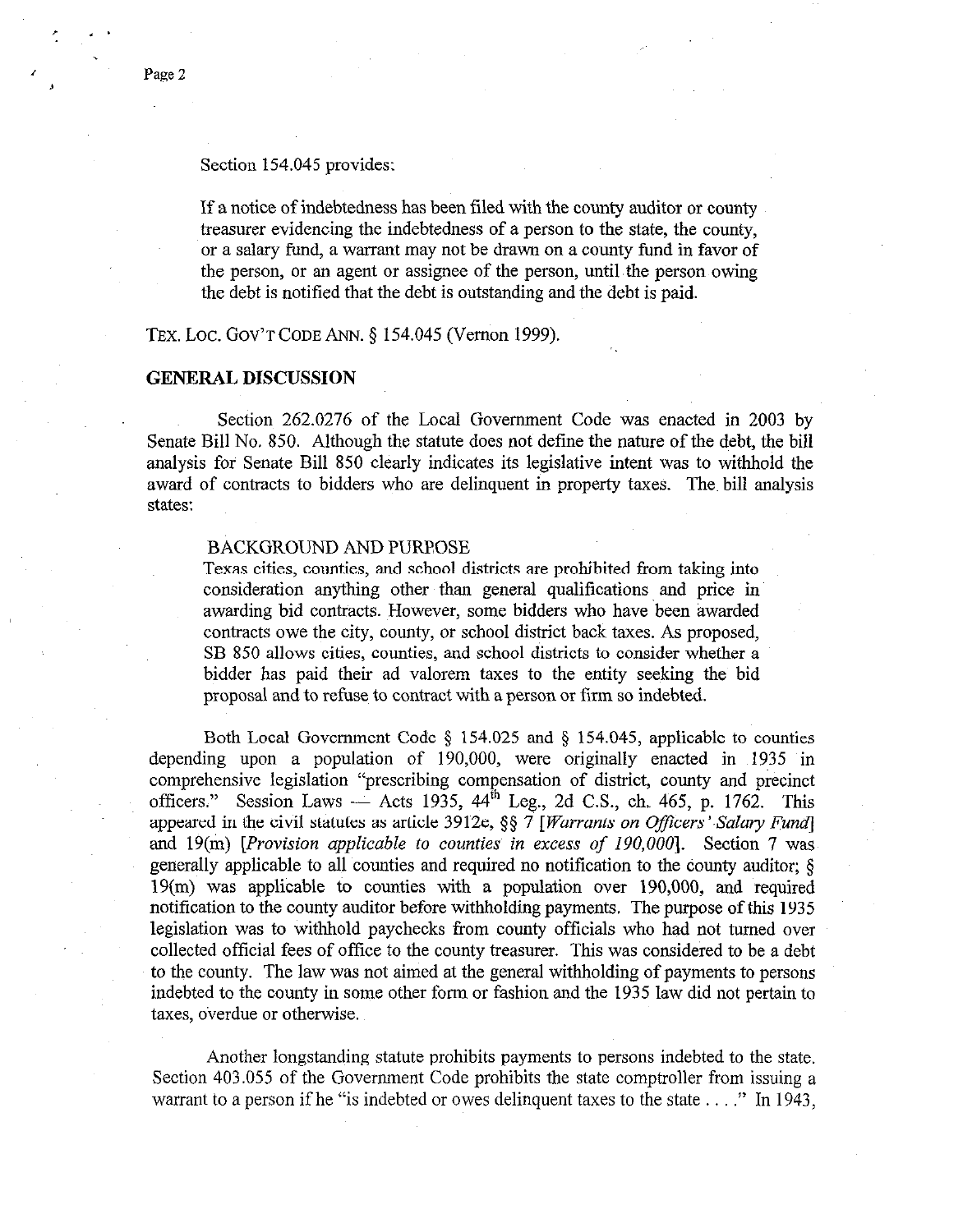the attorney general advised the state comptroller on the payment of an unemployment warrant to a person against whom a judgment was awarded in favor of the state. The 1910 law (contained in a general act relating to the comptroller's offrice and the predecessor statute to Government Code 5 403.055) precluded state warrants to "any person indebted to the state." [Article 43501. The judgment in favor of the state was based on the delinquent payment of unemployment taxes. The attorney general stated that the overdue tax represented by the judgment was not a "debt."

That a state tax is not a debt in the ordinary acceptation [sic] of the term has been so universally accepted in our jurisprudence that we do not deem it necessary to cite extended authority. [citations]. [Elnough is quoted from these cases to support the accepted general rule that taxes are not debts or that one who owes taxes is not indebted to the State.

The term "debt" in its ordinary sense does not include a tax. This is supported by cases from practically every state in the Union  $\dots$ .

The attorney general then concluded that the comptroller was not authorized to withhold payment because the unemployment tax for which the state had a judgment was not a "debt." Op. Tex. Att'y Gen. No. O-5249 (1943).

In a 1990 opinion, the attorney general advised the county attorney of Lipscomb County that Local Government Code  $\S$  154.025, applicable to counties under 190,000, did not furnish a basis on which the county could withhold payments to county officials owing property taxes. The attorney general, relying on opinion O-5249 and other authority, continued the proposition that "'debt' does not include taxes." Op. Tex. Att'y Gen. No. JMA~ 193 (1990) citing *Brooks* v. *Brooks,* 515 S.W.2d 730,733 (Tex. Civ. App. - Eastland 1974, writ ref d n.r.e.)("community debt" in divorce action does not include tax obligation); *Rochell* v. *City* of *Dallas,* 264 F.2d 166 (5" Cir., 1955)("debt" in bankruptcy action does not include taxes). The attorney general stated:

The attorney general held [in19431 that the term "debt," as ordinarily used, did not include a tax, and that consequently, the comptroller was not authorized to withhold a warrant on this basis. In so holding, the attorney general was in line with the preponderance of precedent in American courts. See Words and Phrases, "Debt," (West 1971). But cf. Price v. United States, 269 U.S. 492 (1926). [ftnt omitted] Texas courts have also held that, ordinarily, "debt" does not include taxes. Brooks v. Brooks, 515 S.W.2d 730, 733 (Tex. Civ. App. - Eastland 1974, writ refd n.r.e.). In Rochelle v. City of Dallas, 264 F.2d 166 (5th Cir. 1955) cert. denied, 361 U.S. 828 (1959), the court stated:

. .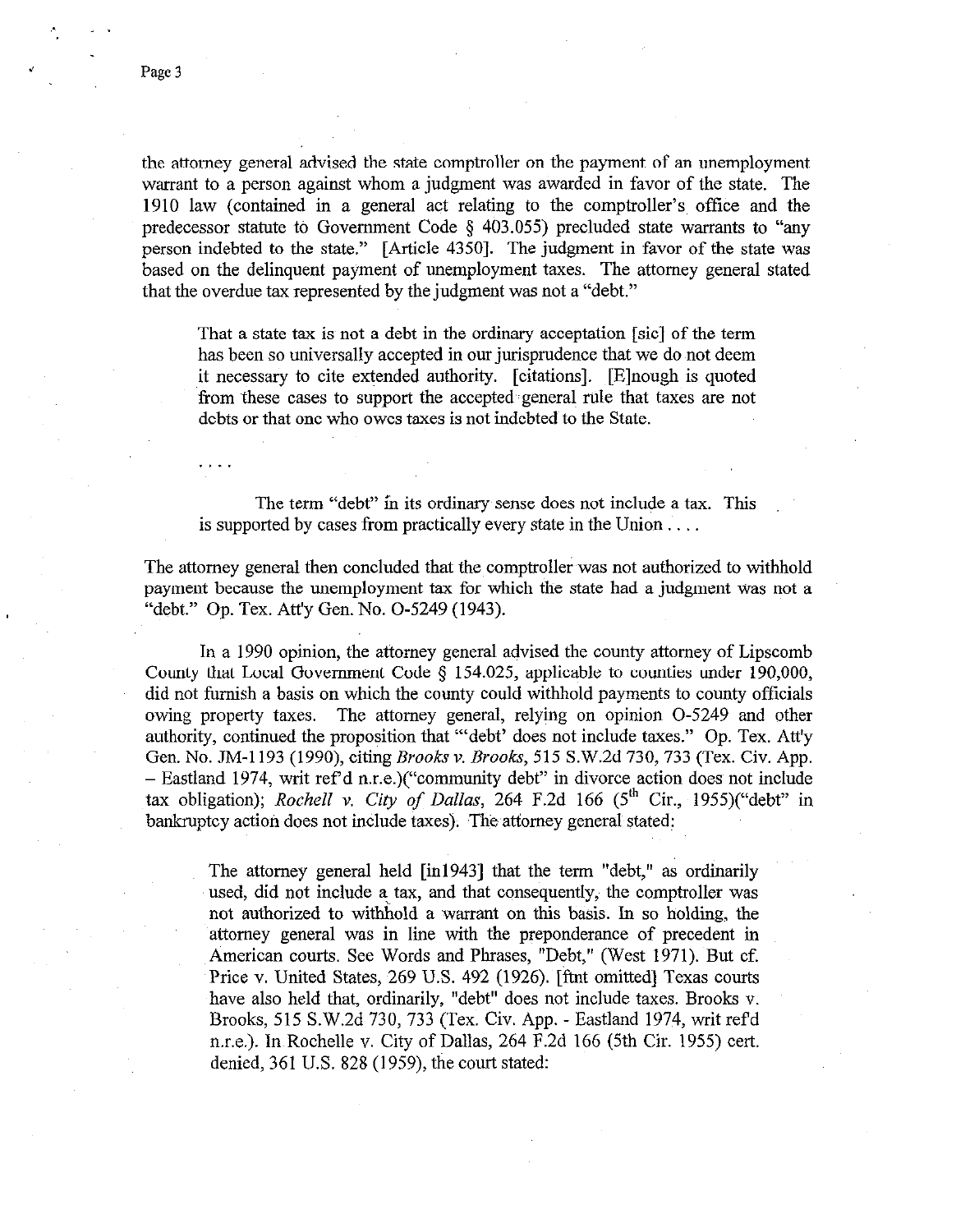Page 4

[while occasionally the words "debts" and "taxes" are used interchangeably, ordinarily this is not so. Indeed in most instances they are used distinctively. This established, it follows that to support a construction of a statute that the word "debt" include taxes, there must be some reason shown to so read a statute other than the fact that sometimes the word debt will include taxes. This reason must be sought in the purpose of the statute, that is the mischief sought to be prevented and the appropriate means to achieve that end.

The purpose of section 154.025 of the Local Government Code is to insure[sic] payment of obligations~ owing to the county. Rains v. Mercantile Nat'l Bank at Dallas, 188 S.W.2d 798, 804 (Tex. Civ. App. -El Paso 1945) (construing section 7 of predecessor article 3912e) affd, 191 S.W.2d 850, 854 (Tex. 1946). While such a purpose could as easily apply to delinquent taxes as to any other obligation, we have no basis for finding that the legislature meant the word "indebted" in section 154.025 of the Local Government Code to have a more inclusive meaning than it would ordinarily have. To the contrary, we note the legislature has, with regard to other legislation, affirmatively indicated by the use of express language its intent to include delinquent taxes as a bar to the issuance of government warrants.

For example, article 4350, quoted above, was amended by House Bill 2067 in 1977 to read:

No warrant shall be issued to any person indebted or owing delinquent taxes to the State, or to his agent or assignee, until such debt or taxes are paid.

In conclusion, section 154.025 of the Local Government Code ~does not prohibit a county from,paying the salaries of county employees or elected officials who are delinquent in ad valorem tax obligations. As this resolves your question, we need not consider under what circumstances, if any, an agreement to make periodic payments could be considered a discharge of indebtedness for purposes of Local Government Code section 154.025.

Op. Tex. Att'y Gen. No. JM-1193 (1990). The attorney general also referenced~the bill analysis in 1977 amending the comptroller statute to add "or owes delinquent taxes." The analysis indicated that the intent of the 1977 amendment was to include delinquent taxes as a basis to withhold a state warrant. The attorney general noted, consequently: